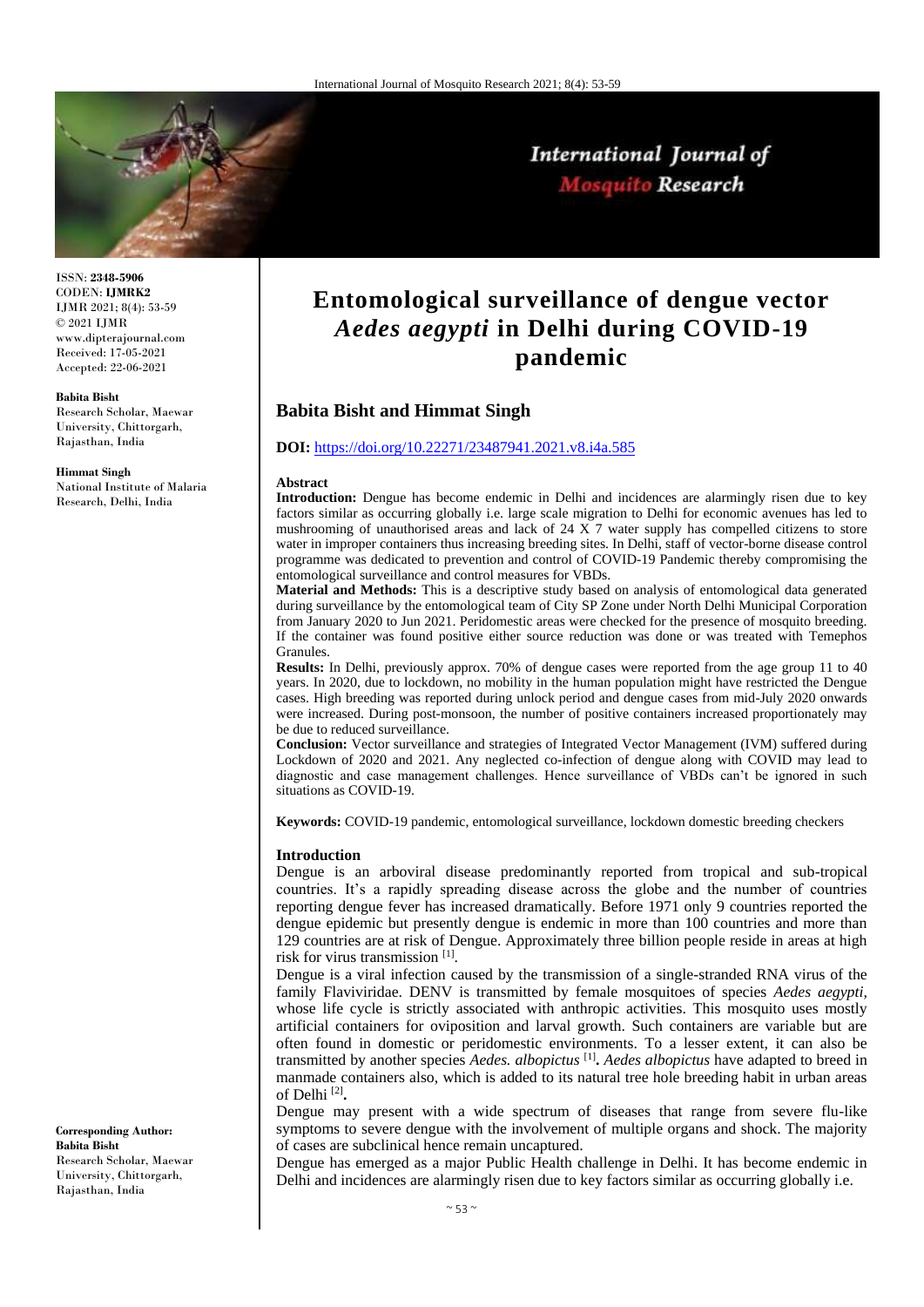large-scale migration to Delhi for economic avenues has led to unplanned urbanization which in turn leads to mushrooming of unauthorized areas. This has further compromised civic amenities affecting water supply and solid waste management leading to increase water-storing habits thus increasing breeding sites [3]. Delhi reported its first outbreak in 1996, with more than 10000 cases and 423 deaths. A large number of cases have been reported during 2003, 2006, 2010, 2013, and 2015. An upsurge of dengue cases was reported from Delhi at regular intervals of 3-4 years. Since 2013, this gap has decreased and seasonal occurrence has become perineal case reporting [4].

Urban Malaria Scheme (UMS) of the Government of India envisaged Civic bodies to implement measures for vector control in urban areas <sup>[5]</sup>. At present all programs have been brought under the ambit of the National Vector Borne Disease Control Programme. The strategies defined under this program are disease surveillance, vector surveillance, and integrated vector management with supportive interventions [6] .

Dengue transmission is influenced by climatic factors rainfall, temperature, and relative humidity (RH). The breeding of mosquitoes outdoors is dependent on rainfall and the life expectancy, life span, and length of larval life are greatly dependent on RH and temperature [7].

World Health Organisation in March 2020 declared Novel Corona Virus as Global COVID-19 Pandemic which has impacted human lives worldwide and in Delhi 2<sup>nd</sup> wave has been reported during March 2021. WHO 'PAHO' has advised that in Countries where limited staff is available and VBD staff is diverted for prevention and control of COVID-19, there is a need for integrated surveillance including both epidemiological and entomological surveillance There is a need to adopt proper diagnostics to differentiate dengue cases from COVID-19 as both may present with similar symptoms. Entomological surveillance should address high-risk areas of dengue for taking integrated vector control measures [8]. The sharing of Public Health human resources for the prevention and control of activities related to COVID-19 has posed challenges for the prevention and control of vector-borne diseases (VBDs) in Delhi. Common breeding sites also poses Challenge for surveillance field workers. The main indoor breeding sites are earthen pots for water storage, concrete water storage tanks, uncovered water storage tanks or metal drums, flower vases, saucers under the ornamental plant pots, soft drink bottles, water trays of refrigerators, etc. This is the first time Delhi has experienced a Global Pandemic which has extended even during the transmission period of another epidemic-prone disease that is already endemic in Delhi. This study has been carried out to study challenges in carrying out Entomological Surveillance which is a key strategy for the prevention and control of Dengue.

## **Materials And Methods**

In 2012, the erstwhile Municipal Corporation was trifurcated into North Delhi Municipal Corporation (North DMC), South Delhi Municipal Corporation (South DMC) & East Delhi Municipal Corporation (East DMC) making a total of five civic bodies in Delhi. These civic bodies carry out their obligatory functions through Administrative zones. There are 6 zones in North DMC, 4 in South DMC, and 2 in East DMC. Zones are further divided into wards. Each ward represents the constituency of the elected Municipal Councillor. There are 272 Municipal Wards in Delhi. And 104 wards in North DMC. There is one Malaria Circle in each ward that carries out all measures as envisaged under National Vector Borne Disease Control Programme.

City Paharganj (City SP) zone is one of the six zones under North DMC and comprises a walled city area of Delhi. This zone has major hubs for trades and commerce. Socio-cultural practices and water storage practices make it vulnerable to high breeding indices. All 13 municipal wards of City SP Zone namely Shastri Nagar, Sadar Bazar, Kishanganj, Anand Parbat, Civil Lines, Chandni Chowk, Jama Masjid, Ajmeri Gate, Bazar Sita Ram, Delhi Gate, Quresh Nagar, Ballimaran, and Ramnagar were selected for this study. The selection of the Zone was done based on the accessibility of the zone and the consistency of the cases.

**Study Design:** This is a descriptive study based on analysis of entomological data generated during surveillance by the Entomological Team of City SP Zone.

**Study Period:** The study period is from January 2020 to Jun 2021.

### **Data collection**

Entomological Surveillance was carried out by Domestic Breeding Checkers (DBC) under a beat program monitored by Entomologist. DBCs are trained manpower for checking to breed and imparting health education. Houses and their peridomestic areas were precisely checked for the presence of mosquito breeding. Different types of containers Over Head water storage tanks (OHT), large water storage containers like drums, small water storage containers like buckets, cans, pots, cattle drinking water tank (Haudi), etc i.e. If containers were found positive either source reduction was done or larvicide, temephos (1ppm) was used according to the volume of water as prescribed by National Vector Borne Disease Control Program (NVBDCP). Data obtained from the household level were collated and tabulated for the calculation of larval indices. Indices calculated were, House Index (HI), Container Index (CI) & Breteau Index (BI) as per WHO guidelines [3] **.** In addition to this data on dengue cases were obtained from the MIS cell of South Delhi Municipal Corporation (SDMC) Dengue is a notifiable disease in Delhi and an MIS cell has been created in South Delhi Municipal Corporation (SDMC) for coordination of case surveillance and notification. Data presented in this communication has some data i.e. dengue cases case fatality rates were collected from MIS Cell of SDMC.

## **Data Analysis**

The data were analyzed using Microsoft excel. Larval indices were calculated using a simple mathematical formula.

## **Results**

A present study which was conducted during COVID-19 period from June 2020 to June 2021 shows Dengue is decreasing since the 2015 outbreak. It is evident from figure 1 that there was a sporadic appearance of dengue cases from the year 2010 to 2015 during this period case fatality was high gradually after 2015 the fatality rates have gone down to 0.09 in 2020. Dengue cases notified in Delhi since 2010 and case fatality rate due to dengue. During an outbreak in the year 2015 about 16000 cases were reported, despite this case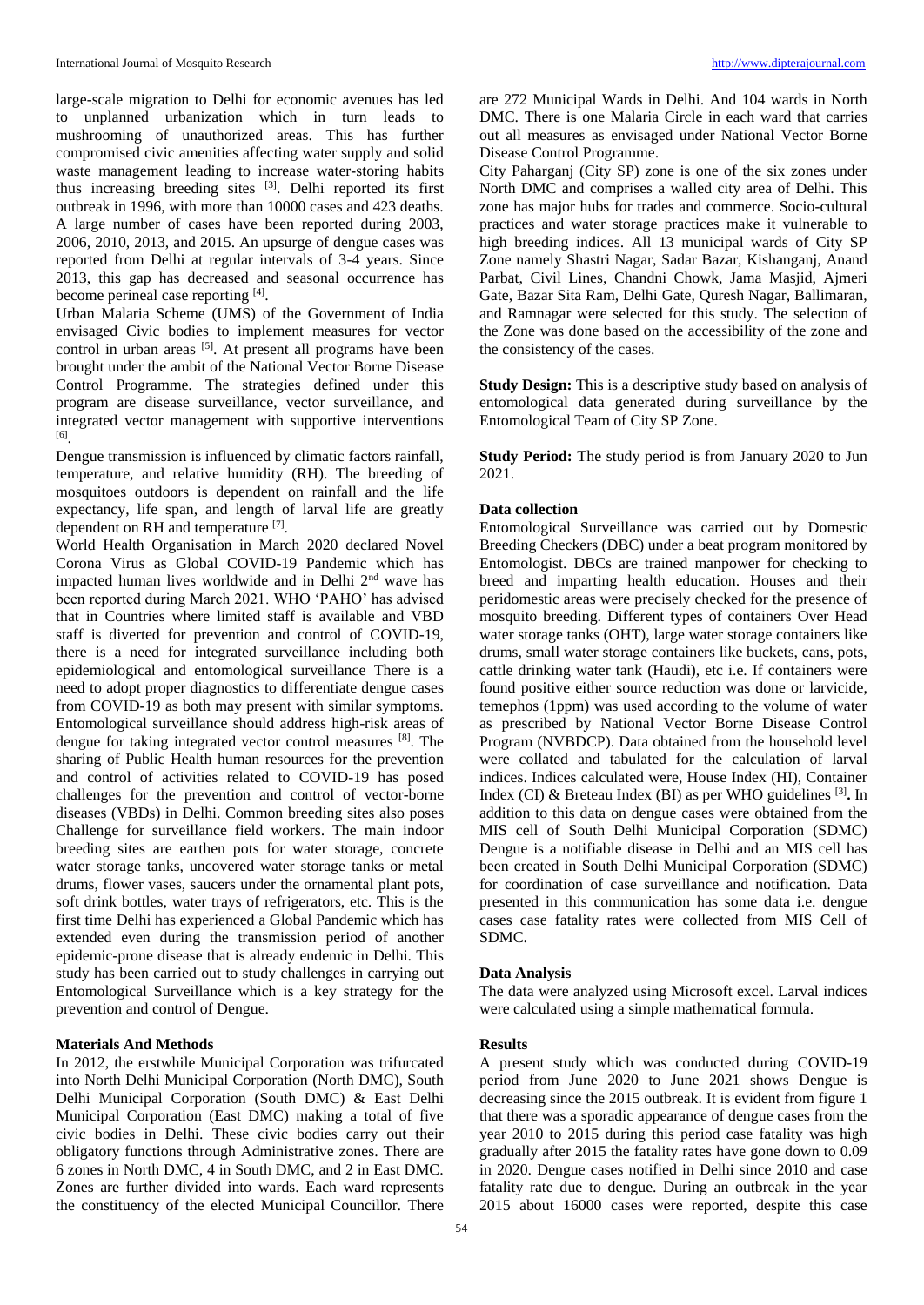fatality rate was not high this may be attributed to better case management and awareness. In a study in Delhi, it was observed that more than approx. 70% of dengue cases were from

the age group 11 to 40 years  $[9]$  which is involved in outdoor activities. In 2020 due to lockdown, no mobility in the human population might have restricted the cases (Fig.1).



**Fig 1:** Dengue cases and deaths reported in Delhi from 2010 to 2021



**Fig 2:** Seasonal variation in dengue case appearance from 2016 to 2021

Delhi monthly dengue case data shows that there is a seasonal pattern in cases appearance start buildup during July every year and peaks during October and start reducing in winters during December and January. It has been observed that the cases are also started reporting in the Non-transmission period i.e. Jan & Feb. Analysis of entomological Indices in subsequent figures shows in 2020, high breeding Indices were reported during unlocking period which resulted in dengue cases from Mid July 2020.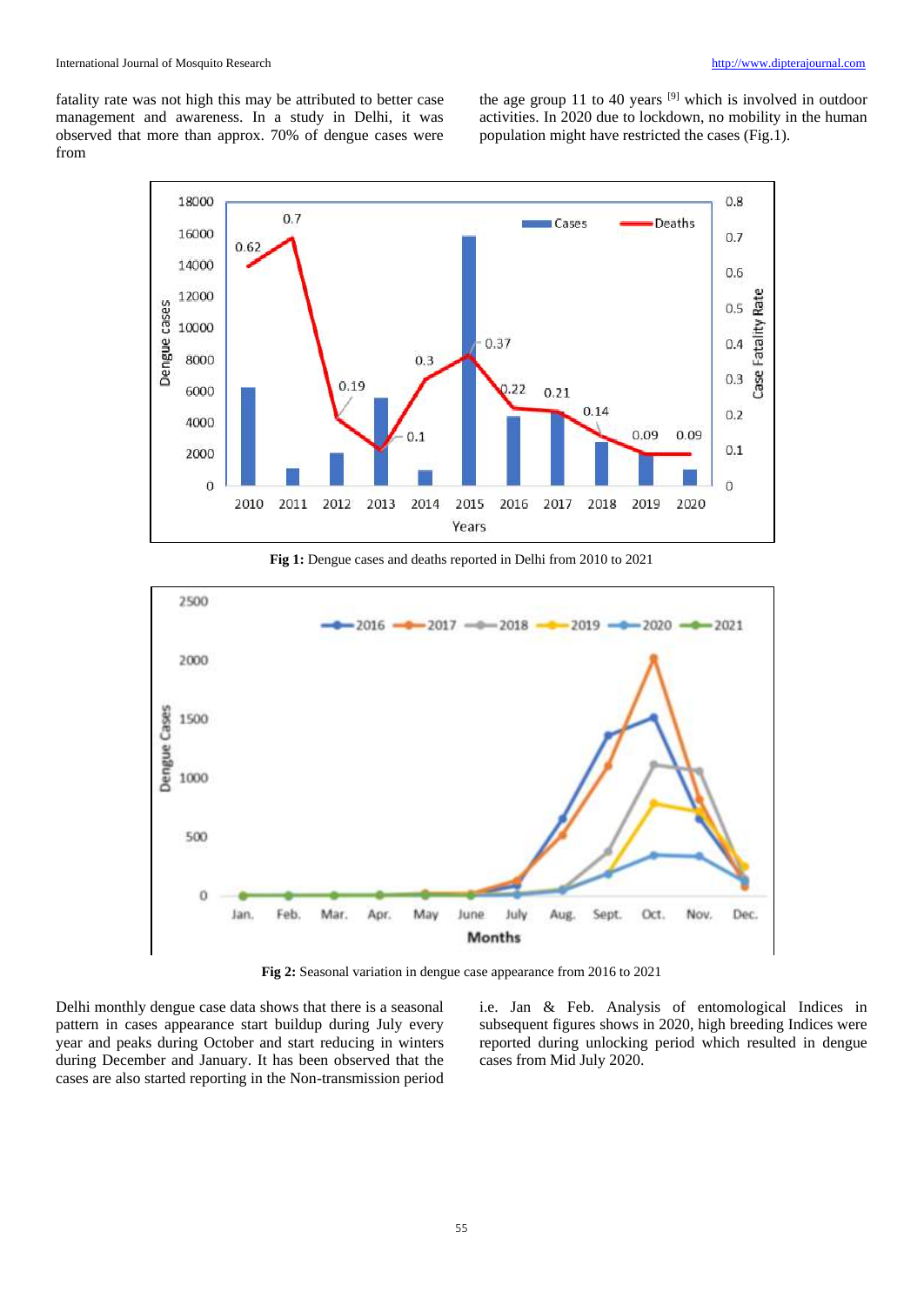

**Fig 3:** Zone wise Dengue cases reported in North DMC (2017-2020)

It is evident from the dengue cases of different zone that in 2017 cases were high which significantly reduced during 2018 in each zone. After 2018 the cases are seen increasing.

Dengue cases were low in City SP Zone and Civil Line Zone in 2020 as compared to 2019 (Fig. 3).



**Fig 4:** Larval Indices (HI, CI, BI) observed from March 2020 to Jun 2021

Figure 4 shows entomological indices were least during winter months as breeding is found only in key containers however, breeding increases June onwards and reduces during January to March. The breeding pattern shows that there are very few months from January to March when breeding indices were seen lowered (Fig 4). In 2020, the highest container index of 6.4 was observed in Aug and Sep whereas breteau index (BI) observed during the corresponding period were 9 and 10.5 respectively. During the Lockdown period in 2020, the Container Index of 2% was observed in Apr, May, and Jun. Breteau index of 5, 4 & 3.2 was observed for three months respectively.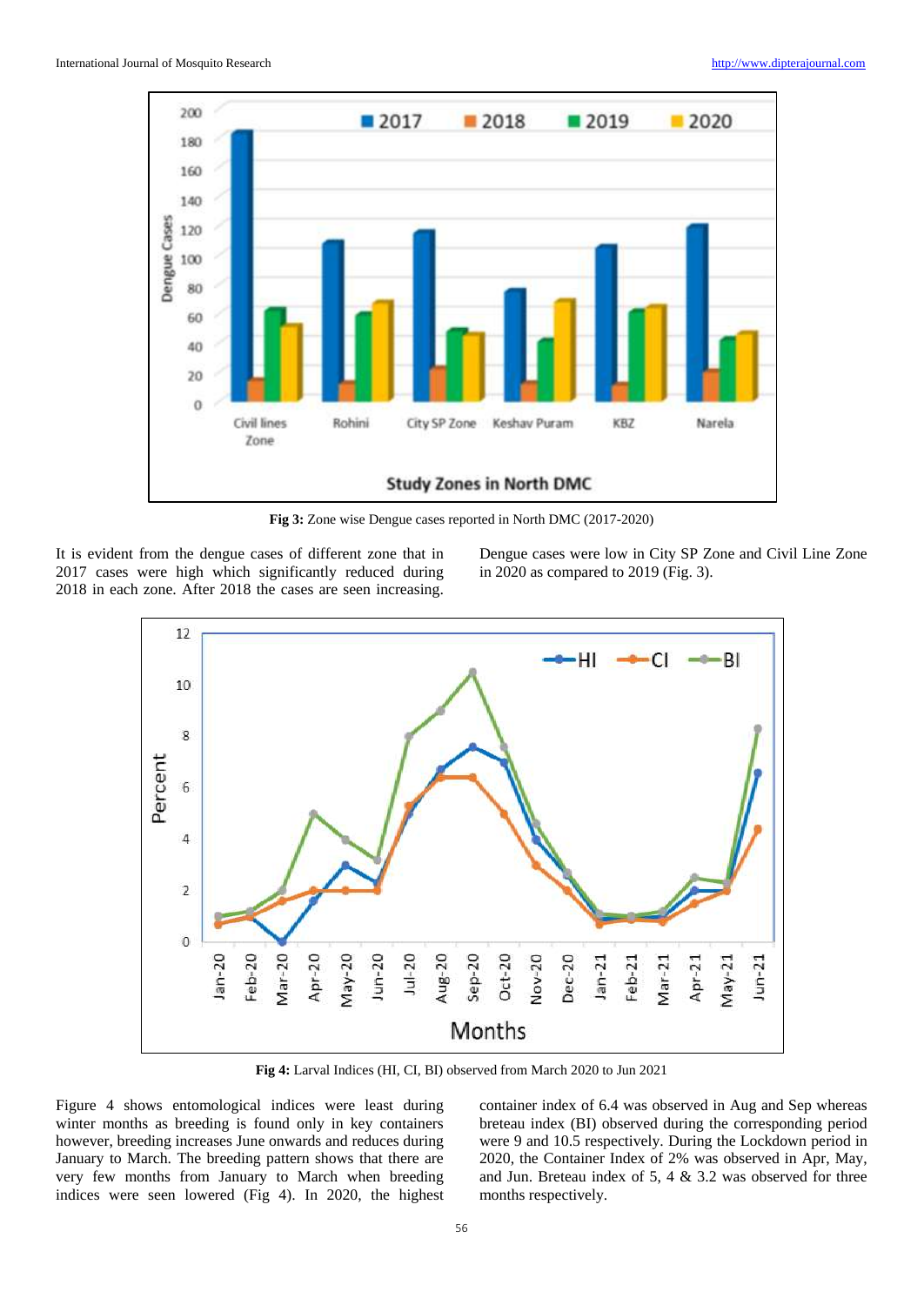

**Fig 5:** Types of containers found positive in different months.

Overhead Tanks are positive as key containers whereas water storage containers were found to be key containers during the lockdown period. During post-monsoon and transmission season, the number of positive containers had increased proportionately due to spill of breeding from key containers and other significant containers to peridomestic sites. This can also be due to the strengthening of Entomological Surveillance during unlock period (Fig.5).

#### **Constraints**

On 24th March 1920, the Prime Minister of India, in his address to the Nation, imposed Nationwide Lockdown. On 19 Apr 2021, the Chief Minister of Delhi announced a lockdown in Delhi to prevent the further spread of the COVID-19 Pandemic. Field manpower which is responsible for Anti larval and Anti adult measures was deployed for sanitization activities, as a result, these key measures were affected, and as a result vector surveillance and control measures were affected. However, after the unlock period, these measures were initiated in peridomestic areas only. Indoor surveillance remained could not be initiated. The increase in surveillance activity showed concordance with increased entomological indices<sup>[10]</sup>.

### **Discussion**

Public Health Department of City SP Zone of North DMC is taking all measures for prevention and control of Vector-Borne Diseases in the area under its jurisdiction. These measures are taken as National guidelines issued by NVBDCP from time to time. Dengue has become an endemic and epidemic-prone disease in Delhi. Delhi had experienced an upsurge of COVID-19 cases in March and all manpower dedicated for VBD was diverted for prevention and control of COVID. Field workers were deployed for Sanitisation and Domestic Breeding Checkers were deployed for raising community awareness. This made the National Vector Borne Disease Control program come to a standstill. Domestic Breeding Checkers have the key role of surveillance of vectors in domestic and peridomestic settings and simultaneously impart health education to the families visited by them.

Delhi observed about 1072 Dengue cases in 2020 which is grossly less than all previous years. In 2020 and 2021 less breeding was observed during the lockdown period and breeding increased following unlock period. This can also be due to decreased vector surveillance and also supplemented by the breeding checking practices adopted by citizens. Water storage containers both large and small were observed as key containers during the lockdown period of 2020 and 2021.

In 2021, Breeding indices (BI, CI, HI) were observed to be increased during 2021 from the corresponding months of 2020 which may be attributed to the lockdown situation when proper surveillance was compromised. With the rise in environmental temperature the breeding spills over to other sites and hence high breeding indices have been observed but again there is the dip in entomological Indices during the Lockdown period and a similar pattern is observed in Jan to Jun 2021.

Study conducted by Tuli, et al (2020) on the impact of COVID-19 pandemic on prevention and control of dengue in Delhi, India have also observed that sharing of human resources and manpower of VBD for activities related to prevention and control of COVID-19, posed challenges for prevention and control of vector-borne diseases (VBDs) in Delhi. The study also emphasized the involvement of social media for increasing community awareness, as social media was a widely used tool during the lock down period and new tools like the employment of Gravid Trap/ Ovitrap traps might supplement surveillance activities <sup>[10]</sup>. Same observations have emerged in the present study also.

A study by Nagpal et al (2013) focused on containers types and key containers for *Aedes* breeding have also shown that there was a threefold increase in container indices of overhead tanks and curing tanks of non-transmission to transmission season while in other containers the rise was more than five times in Delhi. Overhead tanks act as a key container of *Aedes* breeding in Delhi as it shows consistent breeding throughout the year. Other containers supported Aedes breeding intermittently. In the current study also key container was found to be the overhead tanks similar to earlier studies [11, 12]. In a study, Frederik et al. (2020), propagated that gaps in practices and knowledge related to vector-borne disease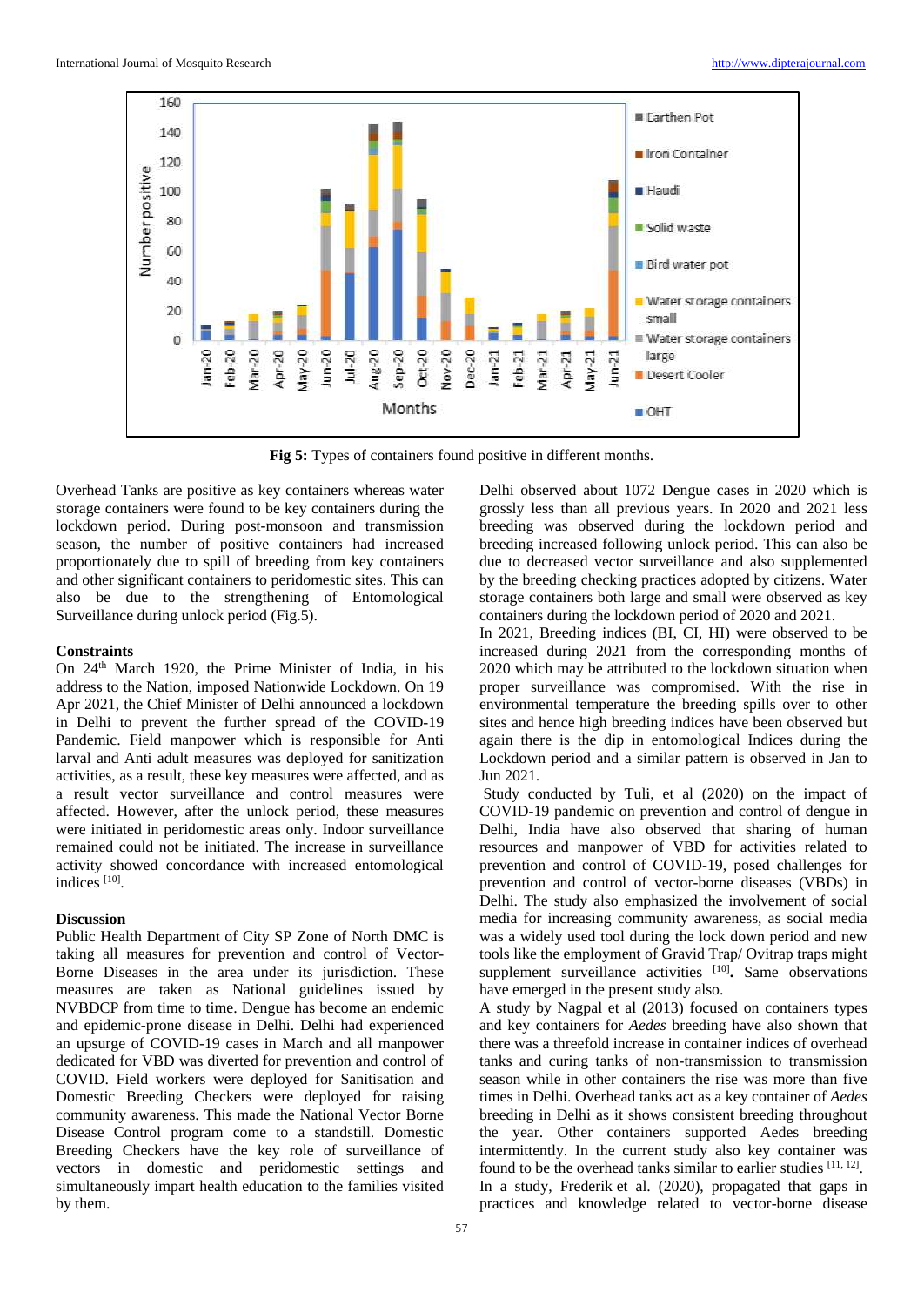control need to be identified and stakeholder departments must be expressed on their role for prevention and control of breeding especially during the COVID-19 pandemic and deficiencies must be overcome. A comprehensive preparedness action plan needs to be prepared and all resources must be made available <sup>[13]</sup>. It was observed in a study during the lockdown period in Karnataka that the House index increased during the lockdown period than pre lockdown period in 2020 due to pause in vector control program the findings in Delhi are similar [14] **.** In the lockdown period, Breeding Indices were more than pre unlock period but the Indices increased drastically in the post-lockdown period due to improved entomological surveillance.

It has been observed that in case a full range of measures for prevention and control of vector-borne diseases are not taken appropriately, there will be an increased risk of an outbreak of cases of vector-borne diseases. Policymakers must realize the need to have proactive Policies with provisions for allocation of sufficient resources to tackle vector-borne diseases in the era of COVID-19 [15] **.** These findings have also been highlighted in this study as the full range of entomological surveillance and control activities had suffered due to sharing of dedicated existing health manpower of VBD. The government of India has also observed that essential services including reproductive, maternal, newborn, and child health, prevention and management of communicable diseases, treatment for chronic diseases to avoid complications, etc. need to be continued [16]. Policymakers should contribute to policies that are proactive to manage the vector-borne disease through allocating appropriate manpower.

A study in Brazil suggested that arboviral diseases with COVID-19 in Latin America and the Caribbean (LAC) region similar challenges in manpower allocation, health infrastructure for COVID-19 management was observed [17]. Source reduction of mosquito breeding sites and adult control measures should be implemented in areas affected by or at risk of dengue following COVID-19 and Information from the available entomological surveys should be used to identify the key breeding sites for Aedes. Key containers should be monitored (and eliminated whenever possible) by the community should be offered simple and effective options for the safe use of water storage containers. Health care staff must be sensitized to the need for social distancing and protective measures while carrying out vector surveillance and control measures **[18] .** During this lockdown period, a lot of campaigning was carried out by the DBC workers which helped in decreasing the breeding sites. Among the evident best practices for prevention of dengue transmission is still source reduction by community engagement.

## **Conclusions**

COVID-19 global pandemic have taught several lessons. There is utmost need to manage the pandemics as and when they appear. However, other outbreak-prone diseases like dengue chikungunya and zika should not be ignored during such health emergencies also. During COVID-19 pandemic, vector surveillance and control activities suffered during lockdowns and staff deployed for prevention and control measures for COVID-19 during 2020 – 2021 hampered the routine activities of vector surveillance. Dengue transmission along with COVID also faced challenges in diagnostic and case management due to which cases could not be noticed. There is a need to have robust second-line trained manpower

backup who can be made available during such unforeseen diseases as COVID-19. In 2020, during lockdowns, indoor larval source reduction was solely dependent on residents themselves as advised through house cleaning campaigns. It is a high time to introduce some newer tools in VBD surveillance and control which can prove to be supplementary during such unprecedented events like corona or in any other natural disasters.

#### **Acknowledgment**

We wish to express our gratitude to Dr. AK Rawat, MHO, North DMC for always being supportive and encouraging us for academic activities. We will like to thank the entomological team to collect and compile the data. I express my gratitude to my field staff of the rapid response team for helping me in Data collection.

#### **References**

- 1. World Health Organization Dengue and Severe Dengue. https://www.who.int/news-room/factsheets/detail/dengue-and-severe-dengue.
- 2. Kumari R, Kumar K, Chauhan LS, Singh Chauhan. First Dengue Virus Detection in Aedes Albopictus from Delhi, India: Its Breeding Ecology and Role in Dengue Transmission. Trop. Med. Int. Health **2011;**16(8):949- 954.
- 3. World Health Organization; Regional Office, SEARO, Comprehensive Guidelines for Prevention and Control of Dengue and Dengue Haemorrhagic Fever. 2011.
- 4. Annual Report Vector Borne Diseases, MIS; Cell Press, Public Health Department, South Delhi Municipal Corporation: New Delhi.
- 5. Sharma RS. Urban Malaria Control Scheme India; Centre for Medical Entomology & Vector Management: National Centre for Disease Control, Delhi, India.
- 6. Mid Term Plan for Dengue & Chikungunya, Directorate of National Vector Borne Disease Control Programme; Government of India. 2011.
- 7. Babita B, Roop, Kumari, et al. Influence of Environmental Factors on Dengue Fever in Delhi. Int. J. Mosq. Res. 2019;6(2):11-18.
- 8. Dengue Prevention and Control During COVID-19 Pandemic. https://www.paho.org/en/documents/dengueprevention-and-control-during-covid-19-pandemic; Pan American Health Organization, World Health Organization.
- 9. Hussain AN, Shobha B. Dengue Fever Outbreak in Delhi, North India: A Clinico-Epidemiological Study. Indian J. Commun. Med. 2015;40(2):135-138.
- 10. Tuli NR et al. Impact of COVID-19 Pandemic on Prevention and Control of Dengue in; WHO: Delhi, India, SEARO Dengue Bulletin. 2020, 41.
- 11. Nagpal BN, Gupta SK et al. Identification of Key Containers of Aedes Breeding – A Cornerstone to Control Strategies of Dengue in Delhi, India. Dengue Bull. 2016, 39.
- 12. Nagpal BN, Gupta SK, Shamim A, Vikram K, Srivastava A, Tuli NR, et al. Control of *Aedes aegypti* Breeding: A Novel Intervention for Prevention and Control of Dengue in an Endemic Zone of Delhi, India. *PLOS ONE* Dec 5, 2016;11(12):e0166768,

https://doi.org/10.1371/journal.pone.0166768.